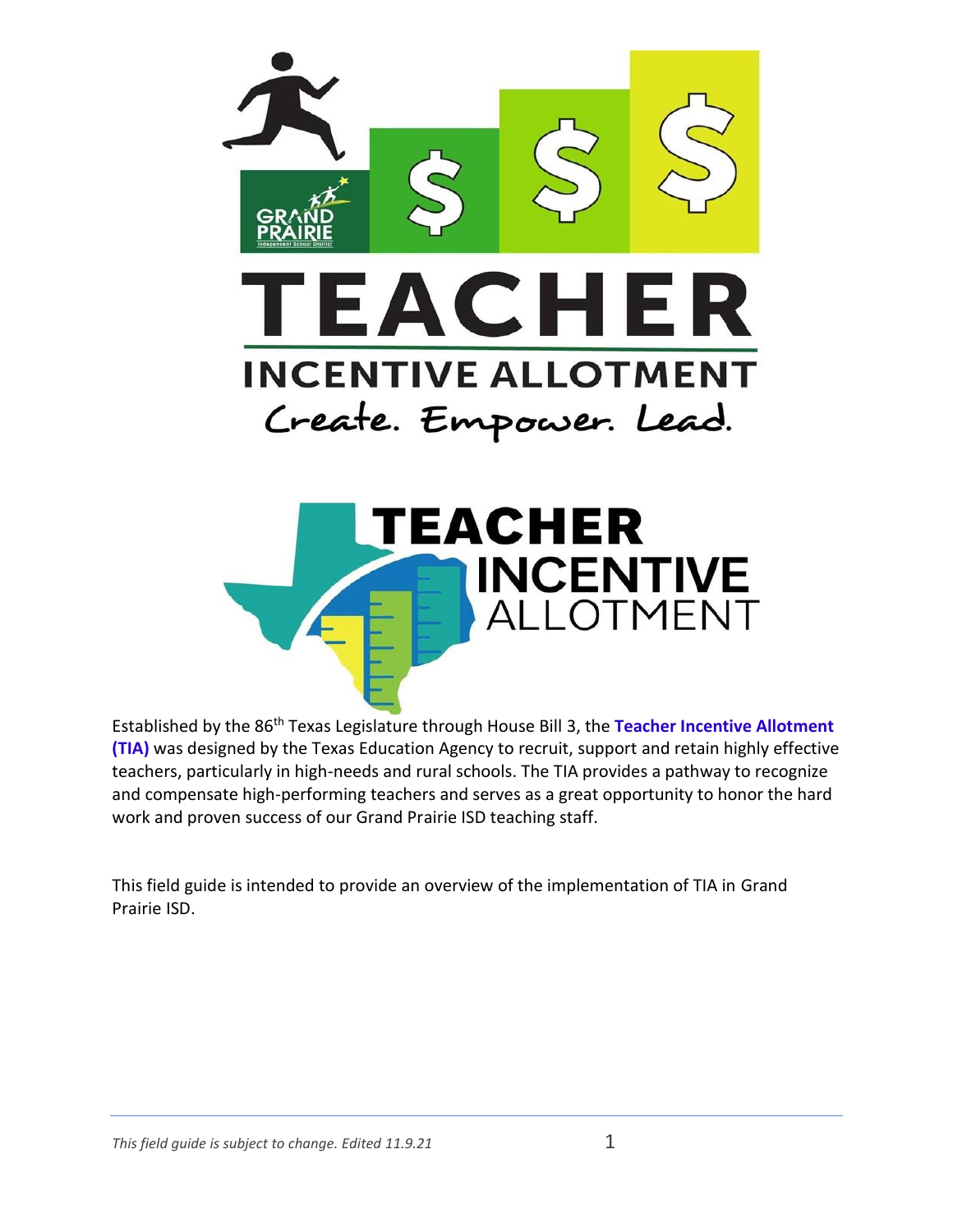### **Table of Contents**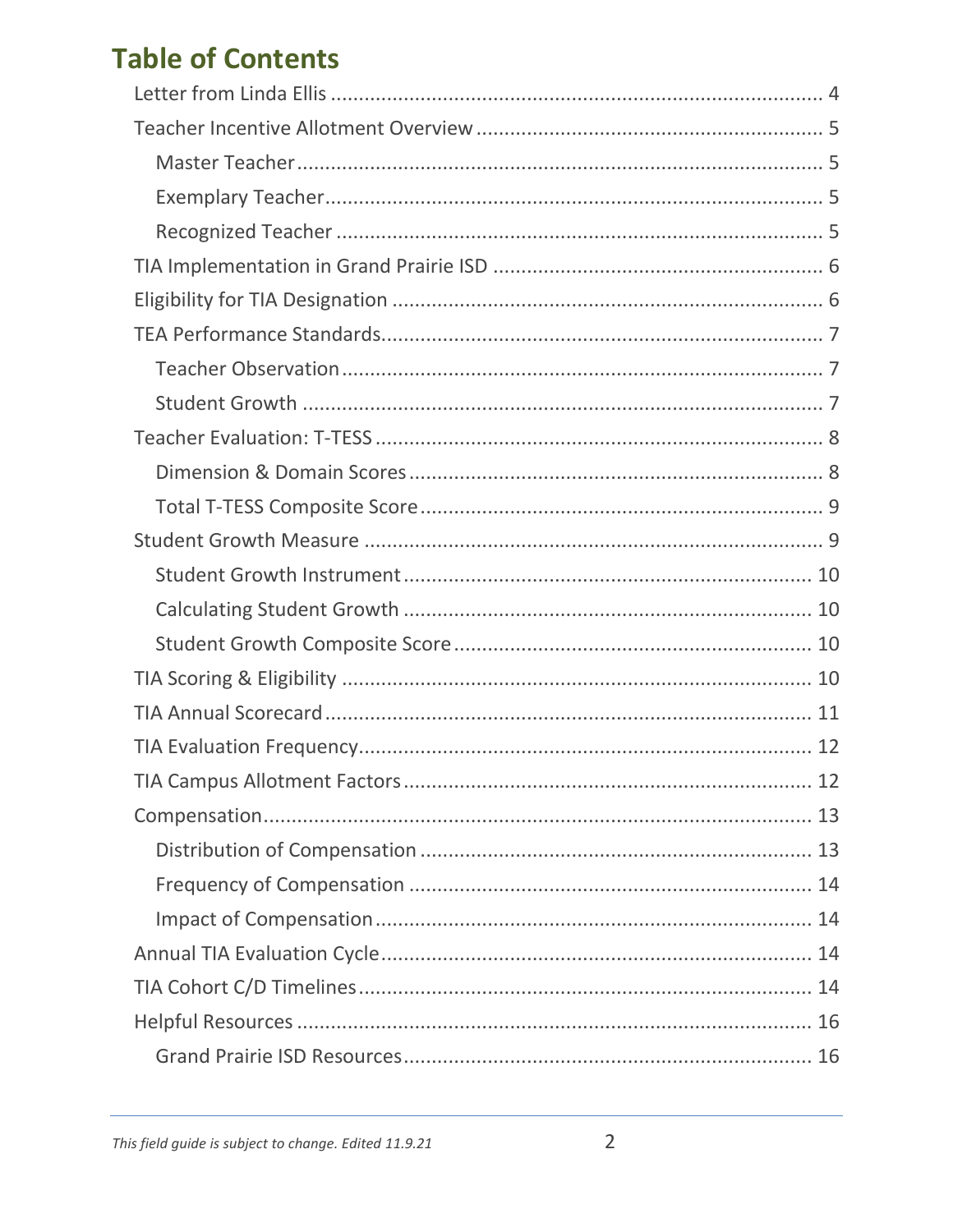| Appendix A: 2021-2022 T-TESS Conference Protocols & T-TESS Evaluation |  |
|-----------------------------------------------------------------------|--|
| Appendix B: 2021-2022 TIA Designation Eligible Courses 19             |  |
|                                                                       |  |
| Appendix D: GPISD Teacher Incentive Allotment Compensation Plan 20    |  |
| Appendix E: T-TESS Appraisal Calendar 2021-2022 School Year 22        |  |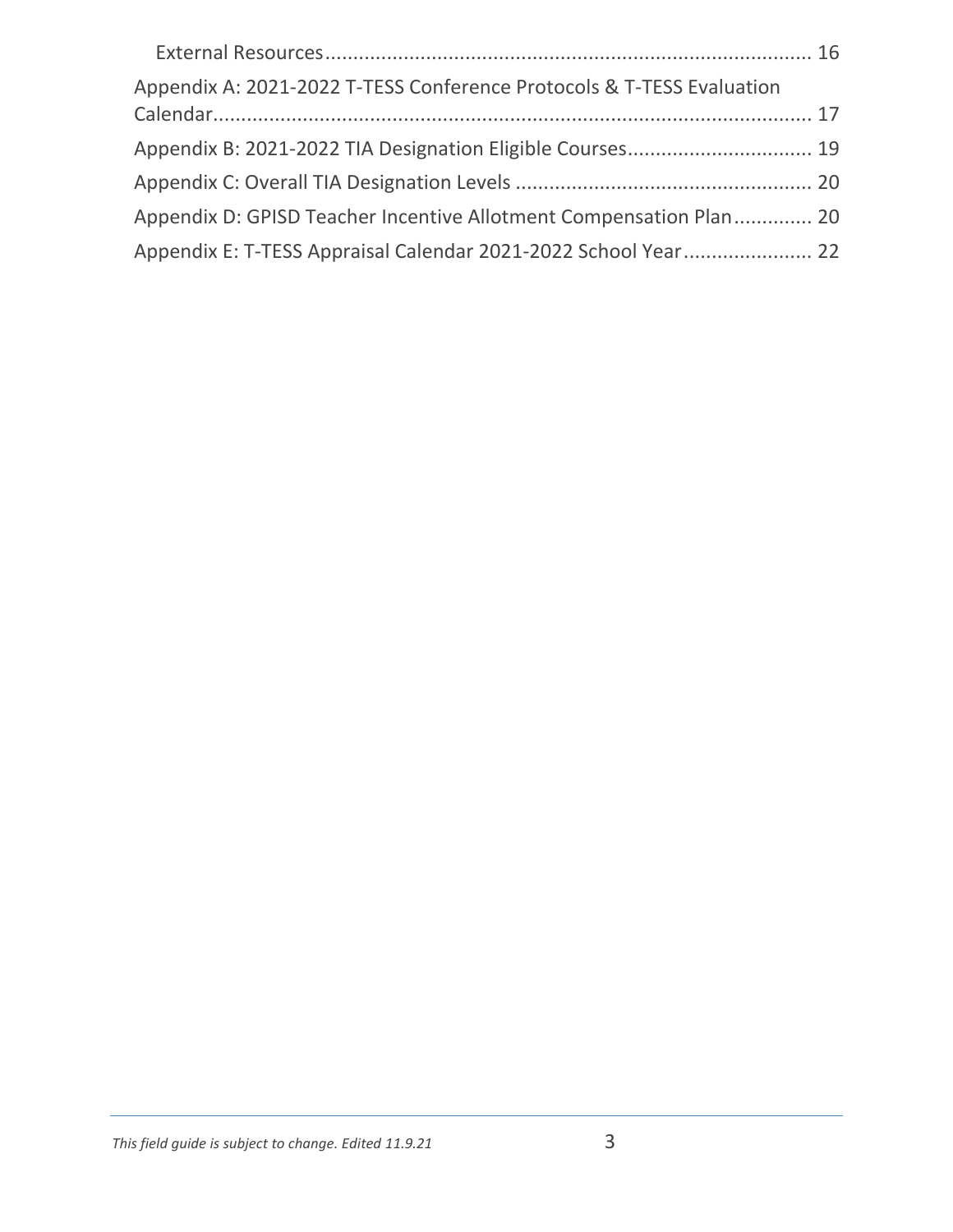<span id="page-3-0"></span>Grand Prairie ISD team is often recognized across the state and nation for innovation, school of choice, and success in closing achievement gaps. In 2019 theTexas Education Agency launched the Teacher Incentive Allotment (TIA) program,creating the opportunity for districts to offer monetary incentives for educators. I am excited to announce that GPISD will be taking advantage of this available state funding to financially reward our highest performing teachers.

Grand Prairie ISD students deserve the best, most committed teachers in Texas, TIA program will help us recruit and retain top educators. Our teachers' dedication is not only seen through the exceptional teaching and learning that takes place every day, but also through the relationships that are built with students, the mentoring and support that is offered, and the daily encouragement that leads to student success. TIA provides a standard evaluation to measure the impact of teachers across the state, and I know that ours will lead the way.

Teachers rarely choose this profession for the salary they will earn. The TIA will allow GPISD to reward and recognize our best and most successful educators inthis most noble of professions. It is exciting to be able to supplement teacher earnings, and I am honored to work among more than 4400 of the very best educators in our state and nation. I look forward to celebrating GPISD staff members asthey and their students benefit from this innovative program.

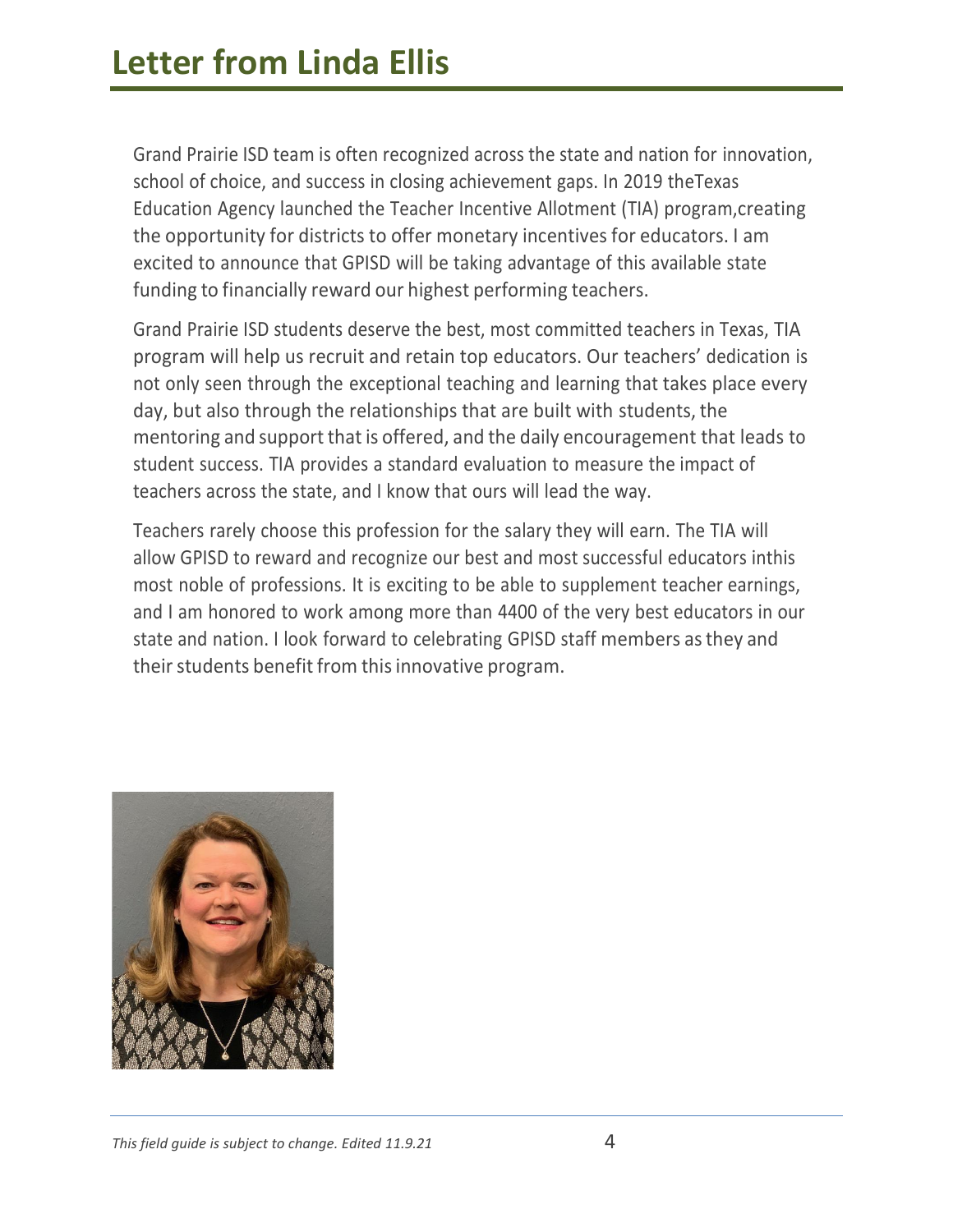## <span id="page-4-0"></span>**Teacher Incentive Allotment Overview**

The Teacher Incentive Allotment (TIA) was designed by the Texas Education Agency to recruit, support and retain highly effective teachers, particularly in high-needs and rural schools. The TIA provides a pathway to recognize and compensate high-performing teachers and serves as a great opportunity to honor the hard work and proven success of our Grand Prairie ISD teaching staff.

Teachers who earn a distinction under the TIA will receive an **additional stipend** separate from the current Grand Prairie ISD pay structure. This stipend is credited in the Teacher Retirement System and will be used in retirement benefit calculations.

### <span id="page-4-1"></span>*Master Teacher*

Master level teacher designation indicates that the identified teacher has achieved a level of teacher appraisal and student growth performance that places them in a level commensurate with the top 5% of teachers statewide.

### <span id="page-4-2"></span>*Exemplary Teacher*

Exemplary level teacher designation indicates that the identified teacher has achieved a level of teacher appraisal and student growth performance that places them in a level commensurate with the top 20% of teachers statewide.

### <span id="page-4-3"></span>*Recognized Teacher*

Recognized level teacher designation indicates that the identified teacher has achieved a level of teacher appraisal and student growth performance that places them in a level commensurate with the top 33% of teachers statewide.

An alternate path to a TIA recognized designation is through **National Board Certification**. National Board Certification is available in 25 certificate areas across 16 disciplines with emphasis on grade levels from PK through 12th grade. Grand Prairie ISD staff who have earned a National Board Certification should contact Grand Prairie ISD's Human Resource Department to provide the necessary documentation. To learn more about becoming a [National Board](https://www.nbpts.org/national-board-certification/) Certified Teacher, please visit the National Board [for Professional Teaching Standards site.](https://www.nbpts.org/national-board-certification/)





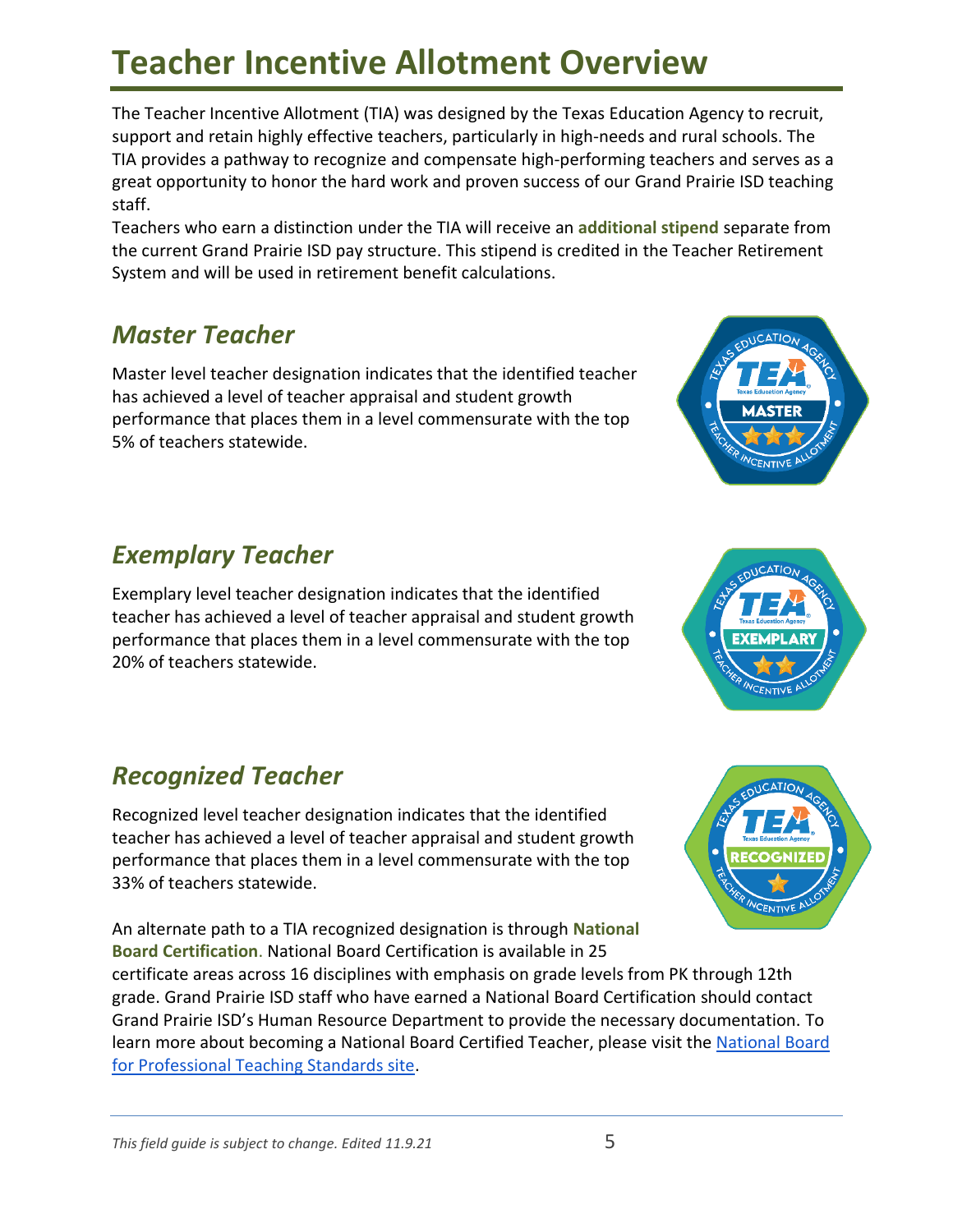## <span id="page-5-0"></span>**TIA Implementation in Grand Prairie ISD**

Grand Prairie ISD implemented the TIA system in phases, with the first phase planned for 2020- 2021 school year. Implementation was paused until 2021-2022 due to the significant disruption of Covid-19.

During phase one, teacher eligibility for a TIA designation will be available to reading and math teachers in K-8, English II and Algebra I at the following nine campuses:

- Austin Environmental Science Academy
- David Daniels Academy of Math and Science
- De Zavala Environmental Science Academy
- Moore College and Career Preparatory
- Ochoa STEM Academy @ Milam Elementary
- Travis World Language Academy
- Williams Elementary
- Digital Arts and Technology Academy @ Adams Middle School
- Grand Prairie High School

Future phases of the TIA system will expand eligibility to additional teaching assignments, including science, social studies, special education, CTE and fine arts as well as expansion to additional campuses across Grand Prairie ISD. Grand Prairie envisions every teacher to ultimately be eligible once all phases are complete.

## <span id="page-5-1"></span>**Eligibility for TIA Designation**

To be eligible for a TIA designation a teacher must:

- Be coded with a role id of 087 within our local employee information system, which is reported to TEA through the Public Education Information Management System (PEIMS); and
- Receive district salary compensation that mirrors PEIMS teacher coding for a minimum of 90 days at 100% of the day or 180 days at 50-99% of the day.
- Teach at one of the nine eligible GPISD campuses: Austin Environmental Science Academy, David Daniels Academy of Math and Science, De Zavala Environmental Science Academy, Moore College and Career Preparatory, Ochoa STEM Academy @ Milam Elementary, Travis World Language Academy, Williams Elementary, Digital Arts and Technology Academy @ Adams Middle School, Grand Prairie High School and teach one of the TIA eligible courses [see [Appendix B.](#page-18-0)]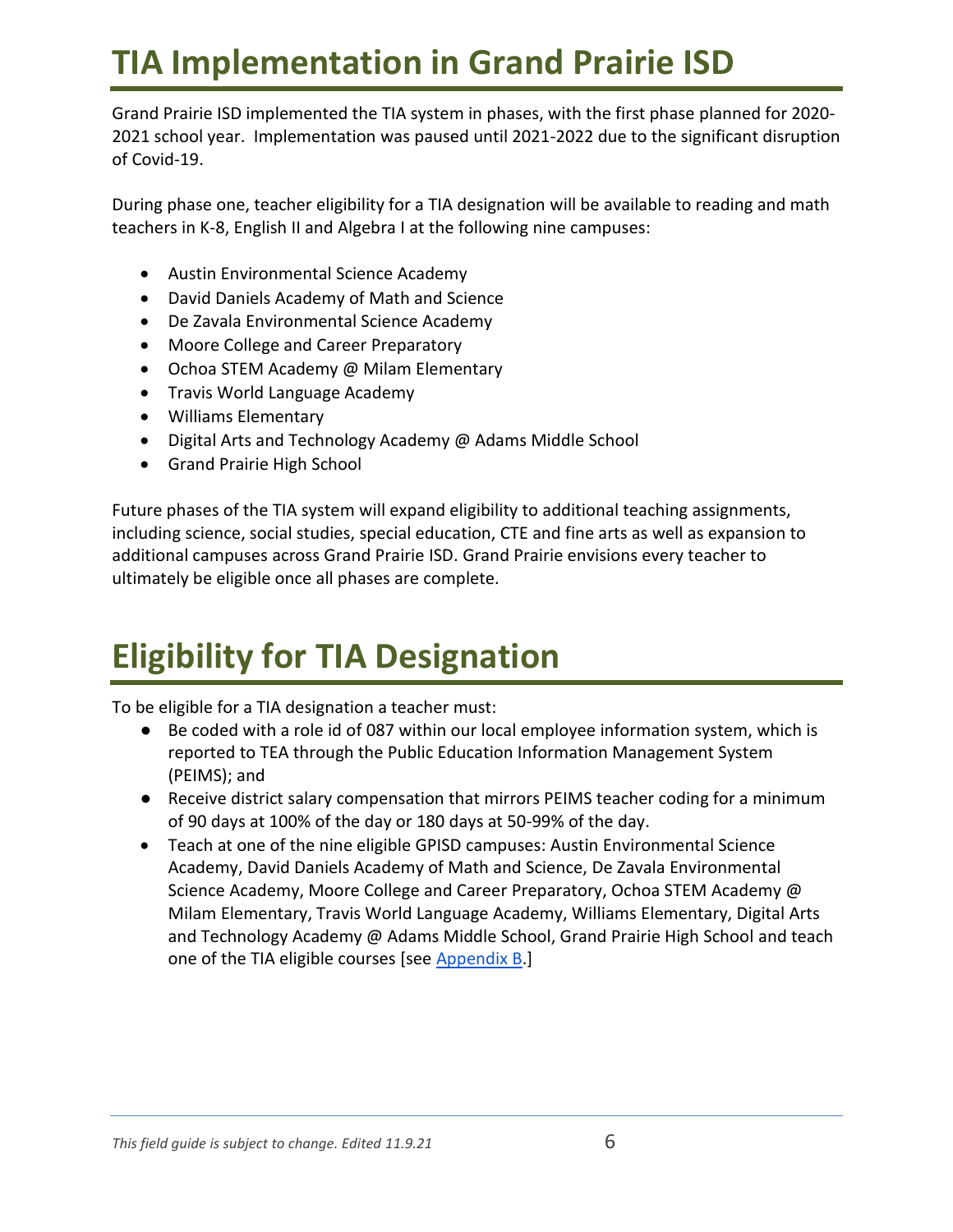## <span id="page-6-0"></span>**TEA Performance Standards**

To implement the Teacher Incentive Allotment, House Bill 3 requires the setting of "performance and validity standards" to ensure that the identification of highly effective teachers under the three designation categories - Master, Exemplary, and recognized - yields reliable and comparable results across the state. The performance standards for T-TESS evaluations and student growth are listed below. TEA has established the following performance standards for T-TESS and student growth outcomes based on an analysis of statewide data.

### <span id="page-6-1"></span>*Teacher Observation*

To be eligible for a TIA-designation, teachers must have a teacher observation during the data capture year.

TIA establishes a priority emphasis on the Instruction (Domain 2) and Learning Environment (Domain 3) domains of the T-TESS evaluation. In order to be eligible for a TIA-designation, teachers **must earn a rating of proficient or higher on** *EACH* **of the eight dimensions measured across Domains 2 and 3**.

In addition, based on an analysis of statewide T-TESS observation data, TEA has identified score averages across Domains 2 and 3 of T-TESS:

- Recognized designation > 3.7
- $\bullet$  Exemplary designation  $> 3.9$
- Master designation > 4.5

More information can be found in TEA's [Teacher Observation Performance Standards](https://tea.texas.gov/sites/default/files/Teacher%20Observation%20Performance%20Standards.pdf) document.

### <span id="page-6-2"></span>*Student Growth*

To be eligible for a TIA-designation, teachers must have student growth data from a TIA eligible course during the data capture year.

TEA established these expectations based on statewide performance expectations:

- Recognized designation > 55%
- $\bullet$  Exemplary designation  $>60\%$
- Master designation > 70%

More information can be found in TEA's [Student Growth Performance Standards](https://tea.texas.gov/sites/default/files/Student%20Growth%20Performance%20Standards.pdf) document.

GPISD uses statewide information as well as local data analysis to determine final teacher observation and student growth performance standards to be used in local TIA designation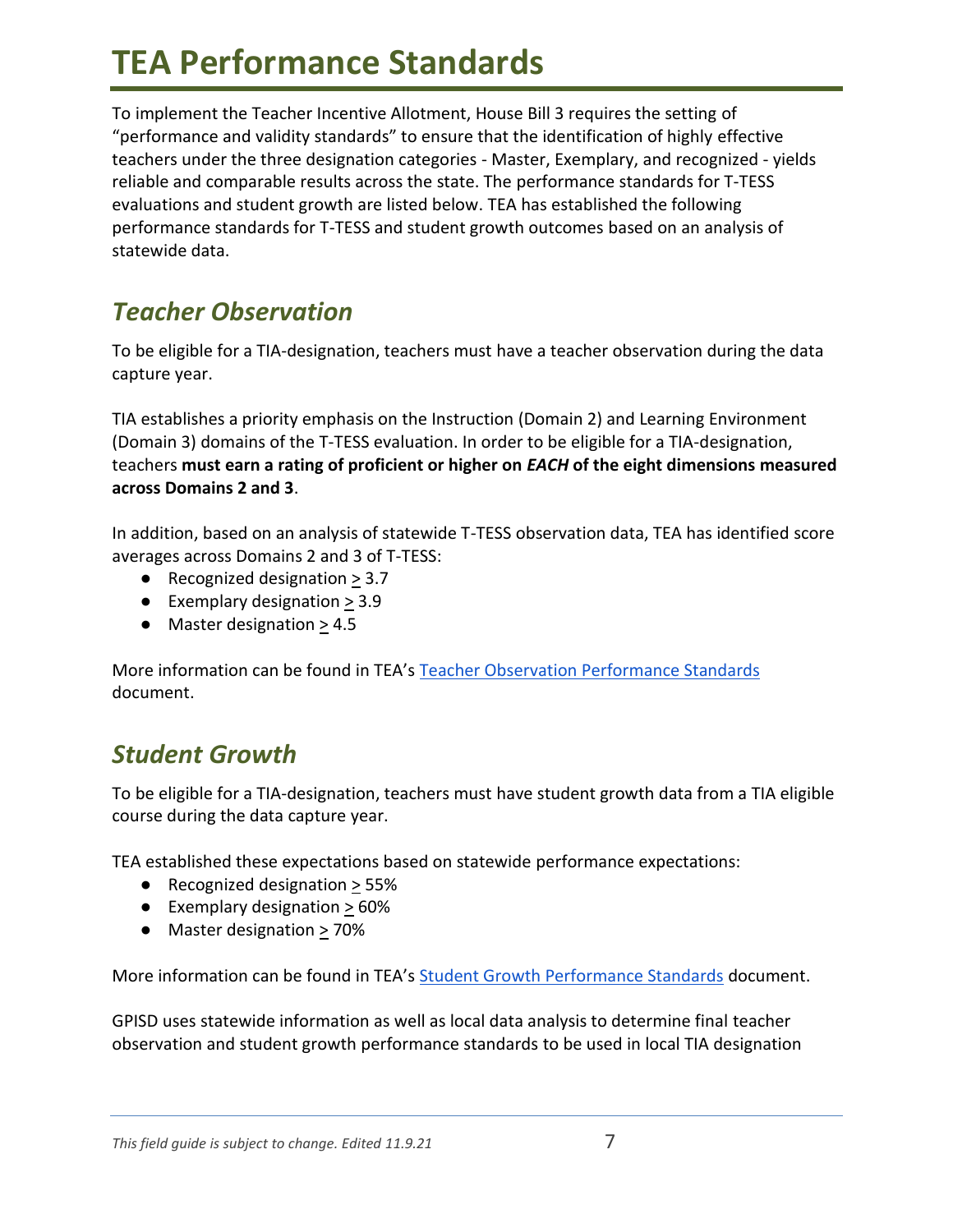<span id="page-7-0"></span>system; final determination of teacher and student growth standards will be posted to the GPISD TIA website in summer 2022.

# **Teacher Evaluation: T-TESS**

The Texas Teacher Evaluation & Support System (T-TESS) is the state adopted teacher appraisal instrument.

#### **Informal Observations:**

Evaluators conduct informal observations to provide teachers with constructive feedback to improve practice. Evaluators can observe teachers at any time, in any school setting, of any duration, and with any frequency deemed appropriate. Any observed actions, evidence, or artifacts may inform a teacher's evaluation.

#### **Each appraisal shall include:**

- **One formal observation: Scheduled (Complete by December 17).**
- One formal observation: Unannounced
	- Full Lesson/Refinement Area or
	- Submit video (full lesson to be recorded within the designated observation window)
- Teachers will participate in one scheduled formal classroom observation/evaluation which will be mutually scheduled by date and time, one time during the fall semester.
- The annual observation cycle runs in accordance with the District approved appraisal calendar.
- A classroom observation will be the length of an instructional period, or a complete lesson within an instructional period, which consists of a **minimum** of 45 minutes of instruction.

For additional information on T-TESS Conference Protocols & T-TESS Evaluation Calendar for the 2021-2022 school year, see Appendix  $A$  in this field guide.

In order to determine teacher eligibility for TIA, Grand Prairie ISD will calculate T-TESS dimensions in Domains 2 and 3.

#### <span id="page-7-1"></span>*Dimension & Domain Scores*

There are eight dimensions within Domain 2 (Instruction) and Domain 3 (Learning Environment):

#### **Instruction (Domain 2)**

○ Achieving Expectations (Dimension 2.1)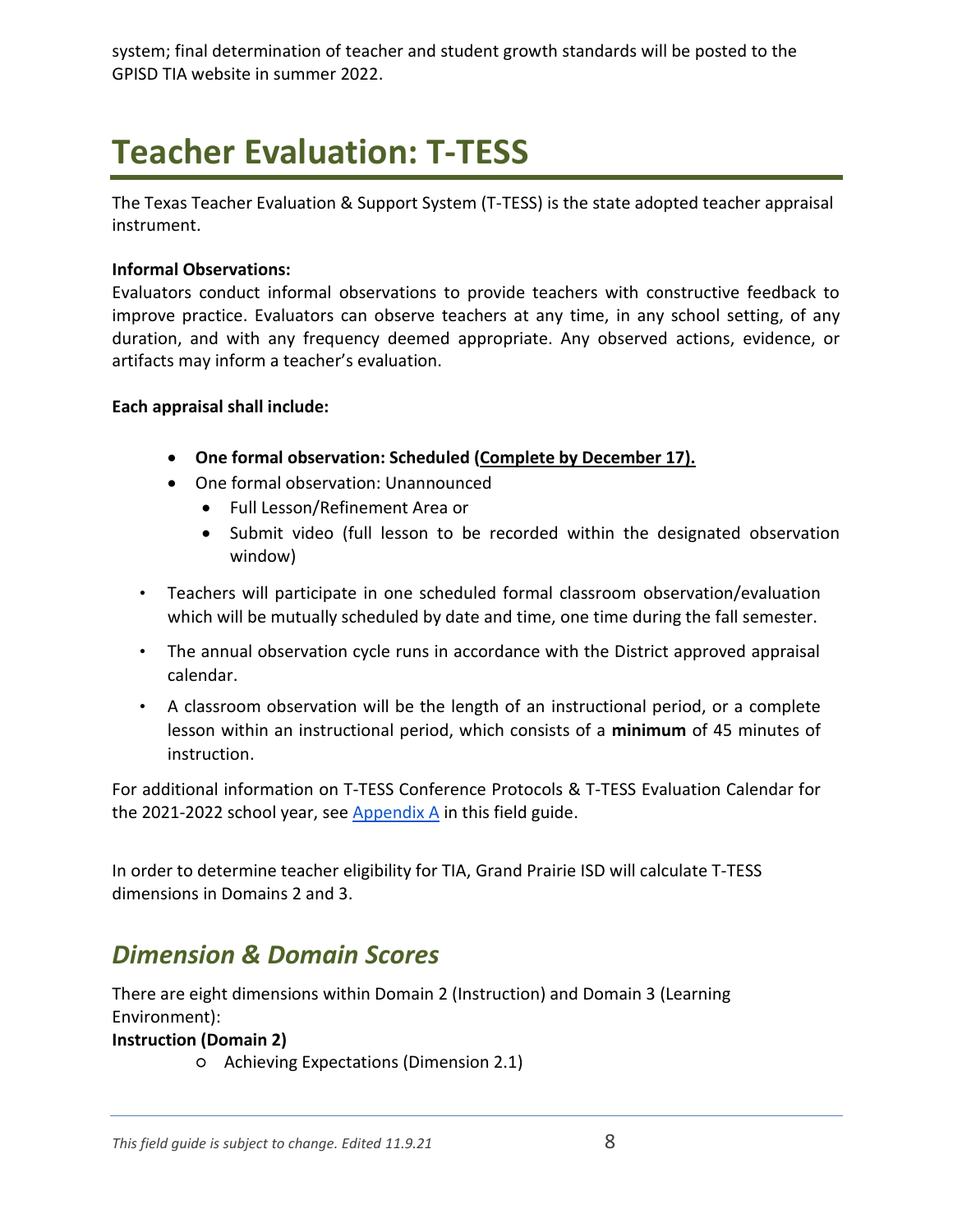- Content Knowledge and Expertise (Dimension 2.2)
- Communication (Dimension 2.3)
- Differentiation (Dimension 2.4)
- Monitor and Adjust (Dimension 2.5)

#### **Learning Environment (Domain 3)**

- Classroom Environment, Routines and Procedures (Dimension 3.1)
- Managing Student Behavior (Dimension 3.2)
- Classroom Culture (Dimension 3.3)

Each dimension is scored on a scale of 1-5:

- 1 (Improvement Needed)
- 2 (Developing)
- 3 (Proficient)
- 4 (Accomplished)
- 5 (Distinguished)

### <span id="page-8-0"></span>*Total T-TESS Composite Score*

T-TESS is worth 50% of the local designation plan and includes Domain (2) Instruction and Domain (3) Learning Environment. These domains were chosen because they have a significant impact on student improvement and instructional practices. The raw score on the eight dimensions of Domains 2 and Domains 3 is converted from a 40-point scale to a 50-point scale by multiplying by 1.25. For information about the T-TESS Composite Score translation, see [Appendix C](#page-19-0) in this field guide.

## <span id="page-8-1"></span>**Student Growth Measure**

Student growth will be calculated for all students that have a *designated fall and spring assessment*. Student growth performance is associated with teachers based on the following enrollment criteria:

- teacher of record at beginning of the second grading period
- teacher of record at end of year (mid-May)
- student's attendance meets an 85% attendance rate

Student growth will be calculated at the teacher level, combined across all assessed content areas for which the teacher has assigned teaching responsibilities. In order for teachers to receive a student growth measure,

● there must be at least ten (10) unique student growth records across assigned students and content areas

For information about which courses will have an eligible student growth measure during the 2021-2022 school year, see [Appendix B](#page-18-0) in this field guide.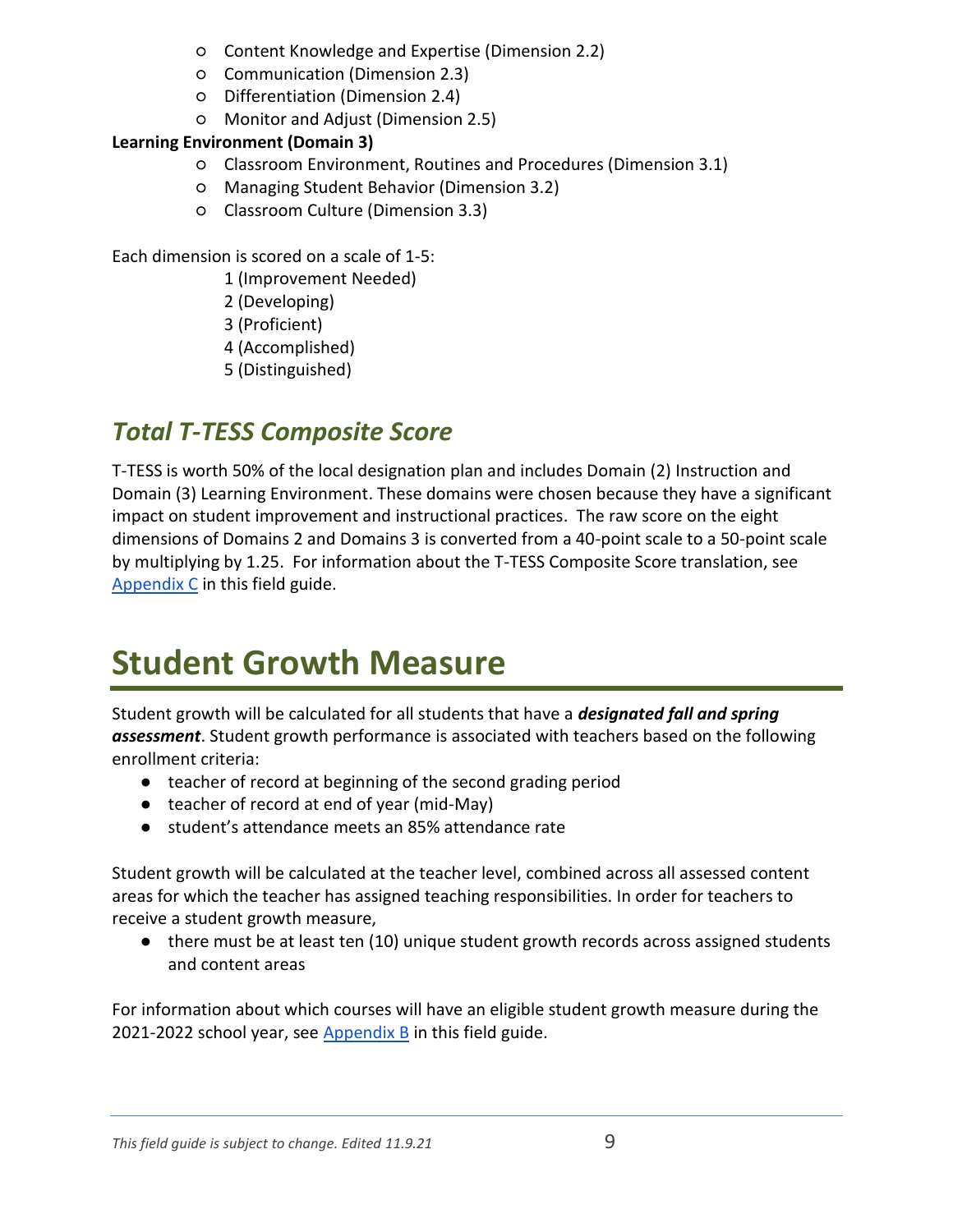### <span id="page-9-0"></span>*Student Growth Instrument*

The instrument used to measure student growth depends on the teaching assignment grade level and subject area.

The following student growth measures are utilized:

- Renaissance STAR 360 will be used for K-8 ELAR teachers, and English 2
- Renaissance STAR 360 will be used for K-8 mathematics teachers, and Algebra I

### <span id="page-9-1"></span>*Calculating Student Growth*

The number of students meeting growth expectations and the number of assessed students, regardless of which assessment type and content area, are combined together to determine the collective percentage of students meeting growth.

#### *Renaissance STAR 360 Growth Calculations*

For Renaissance STAR 360 Growth, student growth is defined as student growth percentile (SGP) of 50 or greater for fall/BOY administration to the spring/EOY administration. The number of students meeting growth expectations and the number of assessed students, regardless of which assessment type and content area, are combined together to determine the collective percentage of students meeting growth.

### <span id="page-9-2"></span>*Student Growth Composite Score*

Student Growth accounts for 50% of the overall TIA score. The percentage of students meeting growth is multiplied by the total points possible (50 points) to determine the number of points awarded. For information about the student growth outcome translation, see [Appendix C](#page-19-0) in this field guide.

# <span id="page-9-3"></span>**TIA Scoring & Eligibility**

TIA designations are determined based on the TIA score, a weighted combination of the teacher observation and student growth. In order to determine annual teacher eligibility for a TIA designation, the following steps are completed at the district-level end-of-year data analysis:

- 1. The total T-TESS teacher observation score is calculated for teachers using the T-TESS instrument.
- 2. The T-TESS score is translated to a 50-point scale by multiplying the average of the 8 dimensions by 10 (se[e Appendix C\)](#page-19-0)
- 3. The student growth score is calculated for teachers with student growth results for students meeting enrollment criteria. The percentage is calculated based on the number of students meeting growth expectations across content areas divided by the sum of tested students across content areas. Percentages are rounded to the nearest whole percent (no decimals).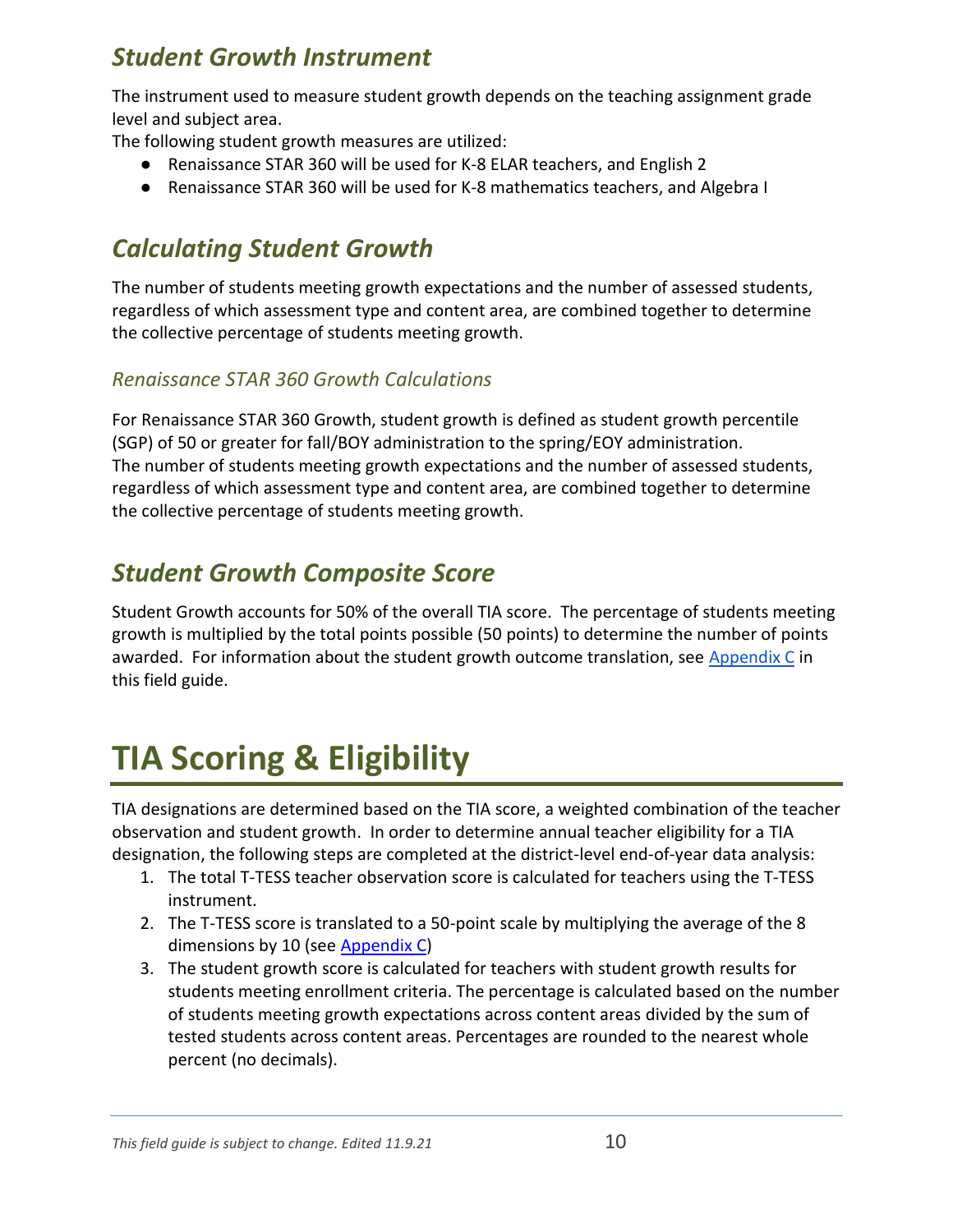- 4. The student growth score is translated to a 50-point scale (see [Appendix C\)](#page-19-0).
- 5. The TIA score is calculated based on the weighted combination of teacher appraisal and student growth outcomes:
	- Total T-TESS weighted composite score component is 50% of TIA score
	- Student growth translated composite score component is 50% of TIA score
- 6. A Teacher's TIA score is evaluated to determine a designation, if applicable. Overall TIA Designation levels are set based on the point values below, see [Appendix C](#page-19-0) for additional information. Note, these are subject to adjustment based on final data analysis by GPISD to determine performance standards for the 2021-2022 school year.
	- $\bullet$  Masters a minimum of 80 points
	- **•** Exemplary a minimum of 69 points
	- Recognized a minimum of 65 points
- 7. Teacher appraisal and student growth outcomes are verified to ensure that the component scores meet the State's minimum performance criteria:
	- if minimum performance criteria are met, TIA designation is submitted to the State for data review; pending TEA data validation, TIA designation is attached to teacher's teaching certificate for a period of five years.
	- if minimum performance criteria are not met, TIA designation is not submitted to the State.

*Special note regarding National Board Certification:* Grand Prairie staff that possess a National Board Certification should contact GPISD's Human Resource Department to provide the necessary documentation. Staff with National Board Certification will automatically be submitted for a TIA Recognized designation.

## <span id="page-10-0"></span>**TIA Annual Scorecard**

Each year of the TIA evaluation cycle, teachers are provided an annual **scorecard**. The purpose of the scorecard is to provide transparency within Grand Prairie's TIA system. Grand Prairie ISD's DGBA policy is followed if complaints/grievances arise. TIA scorecards provide teachers with an individualized report of the annual TIA outcomes. Scorecard data elements will include:

- TIA designation level, as appropriate
- T-TESS performance by dimension, domain, and total T-TESS weighted score
- Student growth outcomes
	- number of students meeting enrollment criteria across classes, course, and content areas
	- number of students meeting student growth
	- percentage of students meeting student growth
	- translated student growth composite score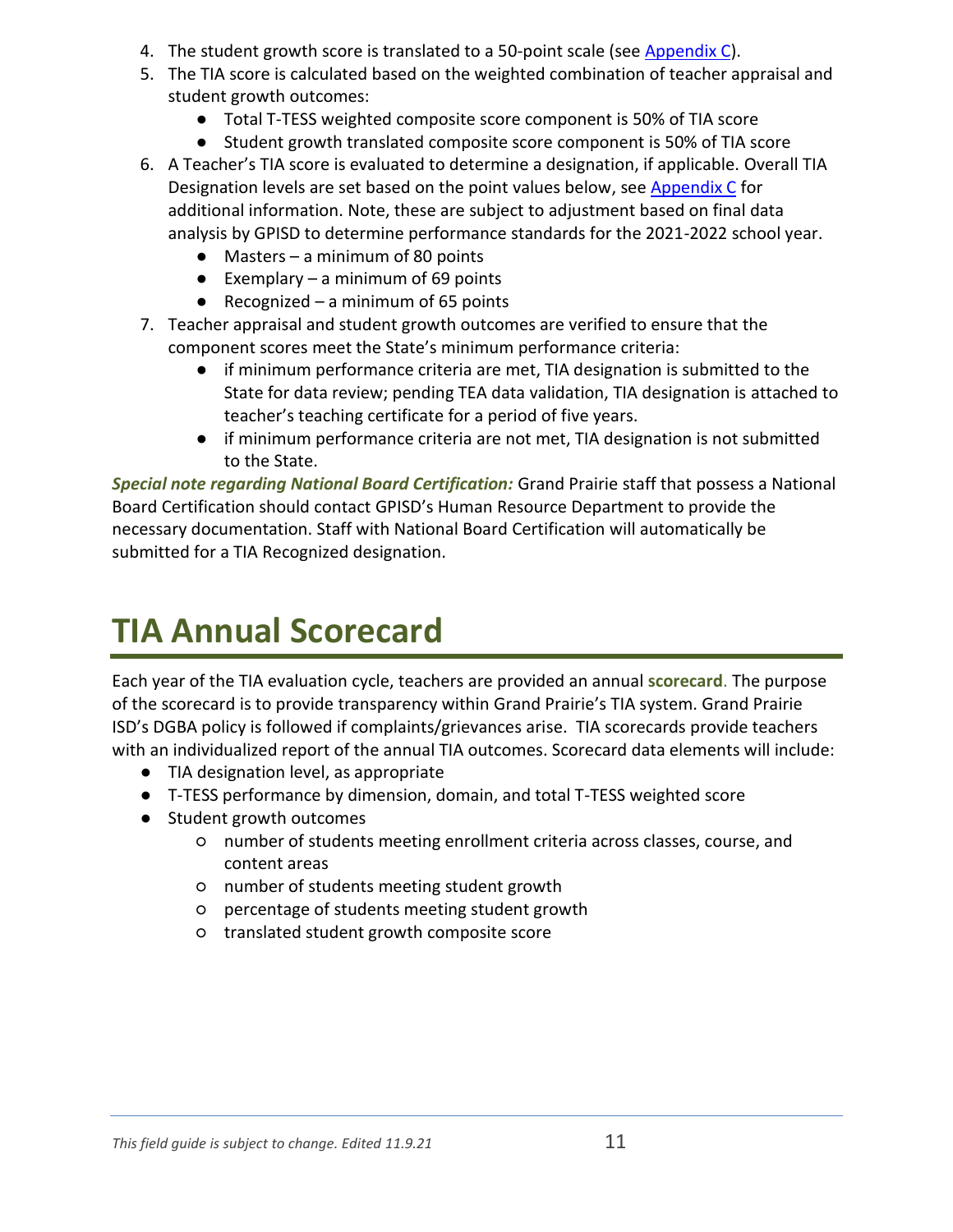## <span id="page-11-0"></span>**TIA Evaluation Frequency**

Evaluation of teacher eligibility for a TIA designation is considered **annually**. This means that every year a teacher receives a T-TESS evaluation and has available student growth measure data, the teacher's TIA score is calculated, and the teacher has an opportunity to meet TIA eligibility:

- Teachers with an existing TIA designation will not be annually resubmitted for designation within their five-year valid TIA designation period if they continue to meet the same designation level - example, a teacher that earned an Exemplary TIA designation during 2021-2022 would not be submitted to maintain their TIA Exemplary designation in 2022-2023 if they continue to earn a qualifying Exemplary designation TIA score and meet the minimum teacher appraisal, student growth component, and leadership capacity minimums. Resubmission is required every 5 years to maintain TIA Designation.
- Teachers with an existing TIA designation **will be resubmitted for a higher designation**  within their five-year valid TIA designation period if a subsequent year performance earns a higher TIA designation - example, a teacher that earned a Recognized TIA designation during 2021-2022 could be submitted in 2022-2023 for a Master TIA designation if they earn a qualifying Master TIA score and meet the teacher appraisal, student growth component minimums.
- Teachers with an existing TIA designation will not be resubmitted to lower a TIA designation within their five-year valid TIA designation period.

## <span id="page-11-1"></span>**TIA Campus Allotment Factors**

The TIA program is available to all Texas school districts and open-enrollment charter schools. The amount of TIA funds generated is determined by a formula that considers **campus characteristics**, including student socioeconomic status and campus location:

- Schools with greater student need based on socioeconomic factors generate more TIA funds per TIA designated teacher.
- Rural schools generate more TIA funds per TIA designated teacher based on a higher multiplier applied to students based on socioeconomic factors.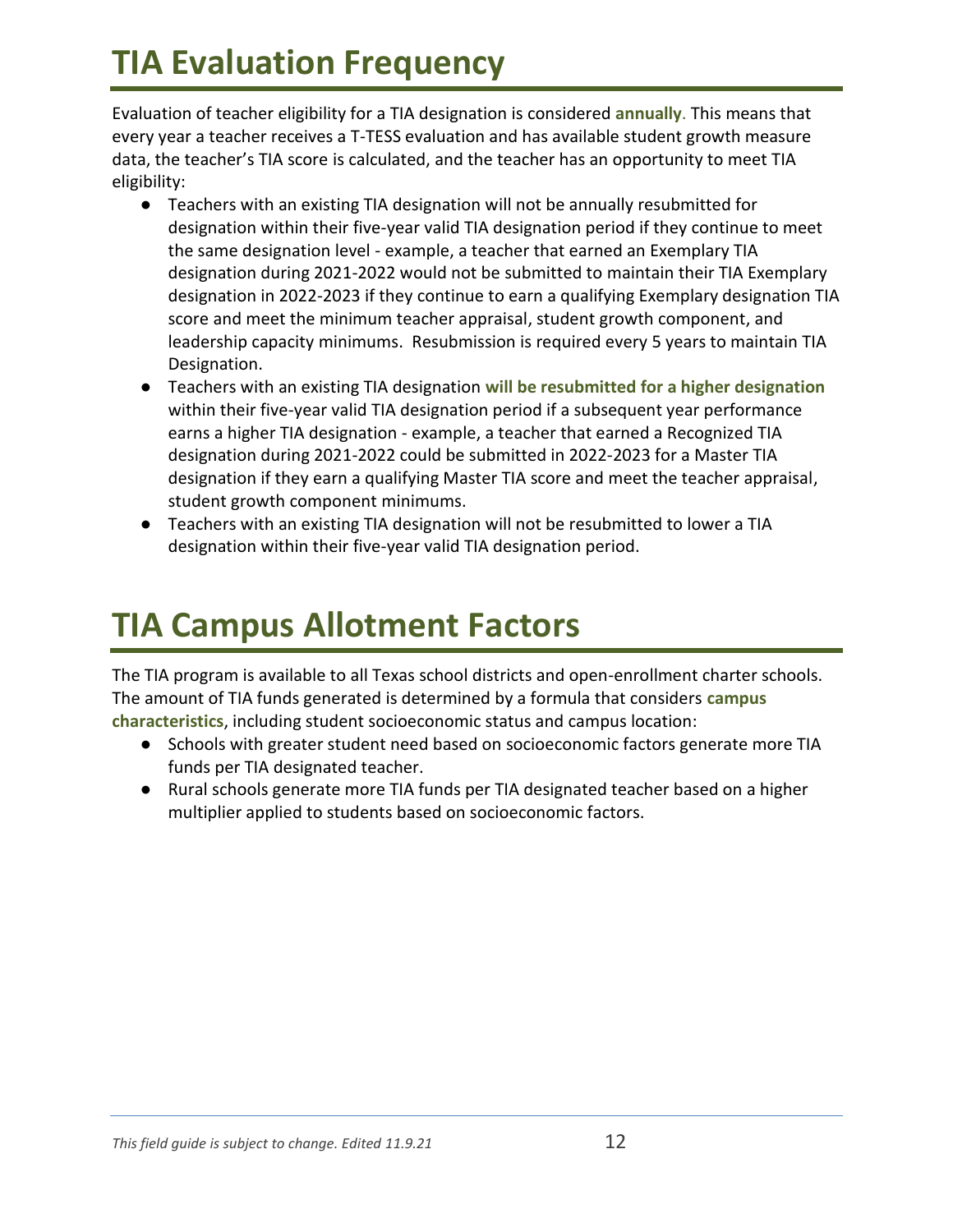

For more information about the TIA allotment calculations, see TEA's [Teacher Incentive](https://tiatexas.org/about-teacher-incentive-allotment/allotments/)  [Allotment](https://tiatexas.org/about-teacher-incentive-allotment/allotments/) page. For more information about the specific amount of TIA funds generated by TIA designated teachers at every campus across the state, see TEA's [Teacher Incentive Allotment](https://tiatexas.org/about-teacher-incentive-allotment/funding-allocations-map/)  [Funding Map.](https://tiatexas.org/about-teacher-incentive-allotment/funding-allocations-map/)

## <span id="page-12-0"></span>**Compensation**

### <span id="page-12-1"></span>*Distribution of Compensation*

The Teacher Incentive Allotment includes spending requirements outlined in TEC 48.112, including spending at least 90% of the TIA funds on teacher compensation on the campus where the designated teacher works and a maximum of 10% of the TIA funds to be used at a district level for costs associated with implementing TIA and/or for supporting teachers in earning designations.



#### *TIA-designated teachers in Grand Prairie ISD receive 90% of TIA funds.*

Grand Prairie ISD retains 10% of the TIA dollars to support district oversight of the implementation of TIA and ongoing development of TIA resources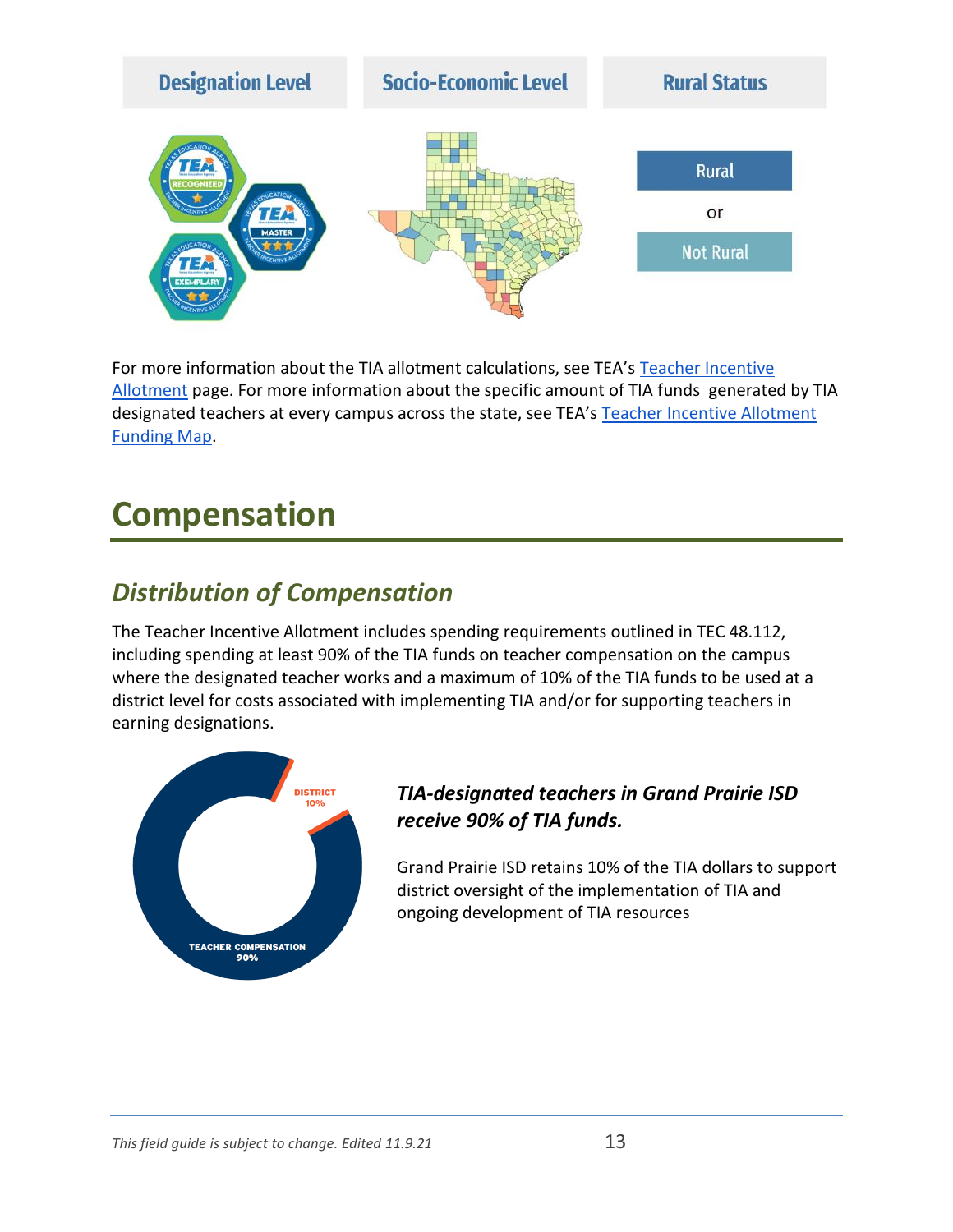### <span id="page-13-0"></span>*Frequency of Compensation*

TIA compensation is an annual allotment provided by the State and subject to availability of state funding allocations.

● TIA-designated teachers receive TIA compensation **annually**, prior to August 31<sup>st</sup>, based on their TIA designation and TIA state funding for their campus of assignment at Winter Roster Snapshot date.

### <span id="page-13-1"></span>*Impact of Compensation*

TIA compensation stipends are eligible for use when calculating retirement benefits for TRSeligible staff. Employees are responsible to pay both the employee and employer benefit and tax costs in excess of what TIA funding covers. Actual TIA compensation amounts distributed will include deductions for federal income tax, Medicare tax, and TRS contributions as part of an employee's annual wages reported to the state and federal governments, as well as the Teacher Retirement System (TRS). Please refer to [Appendix D](#page-19-1) for Teacher Incentive Allotment (TIA) Compensation Plan.

## <span id="page-13-2"></span>**Annual TIA Evaluation Cycle**

The T-TESS evaluation cycle is critical to ensure teachers are provided support in achieving and maintaining high levels of instructional effectiveness. See Grand Prairie ISD's board policy DNA, legal and local and DGBA legal and local for additional information. Therefore, Grand Prairie ISD has created a T-TESS Appraisal Calendar that provides the structure necessary for an efficient feedback structure. Se[e Appendix E.](#page-21-0)

## <span id="page-13-3"></span>**TIA Cohort C/D Timelines**

Participation in the State's TIA compensation program requires that districts follow a series of activities to seek TEA approval of the locally developed program implementation. Timelines for Cohort C/D are provided below. Activities in bold text are complete.

#### *Cohort C/D Timelines*



**Submit TIA application detailing locally developed system (by April 2020)**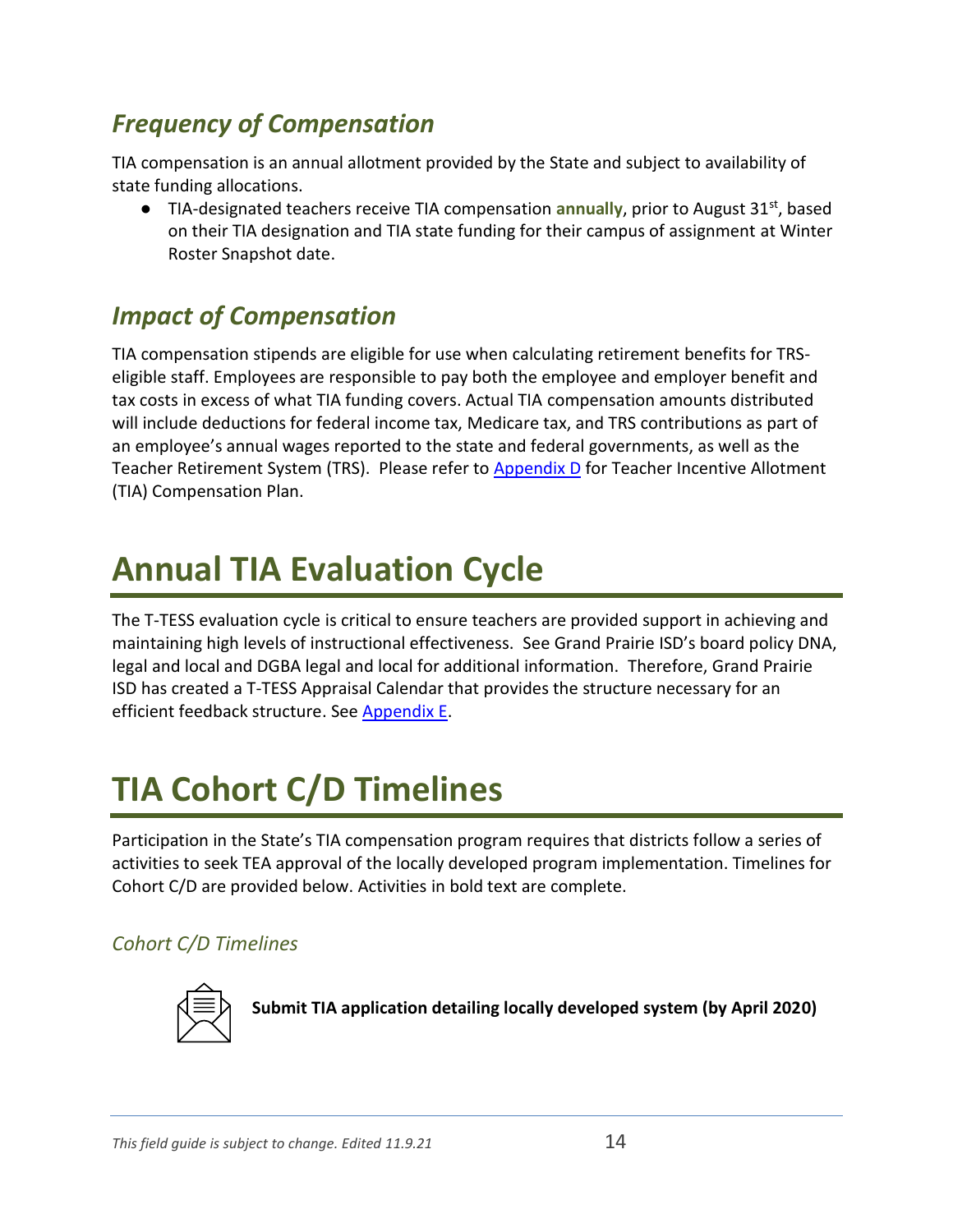

#### **Receive TEA approval of TIA application (Summer 2020)**



**Data collection (SY 2020-2021) – delayed due to Covid-19**

Data collection (SY 2021-2022)



Data submission to Texas Tech for review (November 1, 2022)



Final notification of data validity & reliability and approval of district TIA system (Spring 2023)



Initial TIA fund payout (Summer 2023)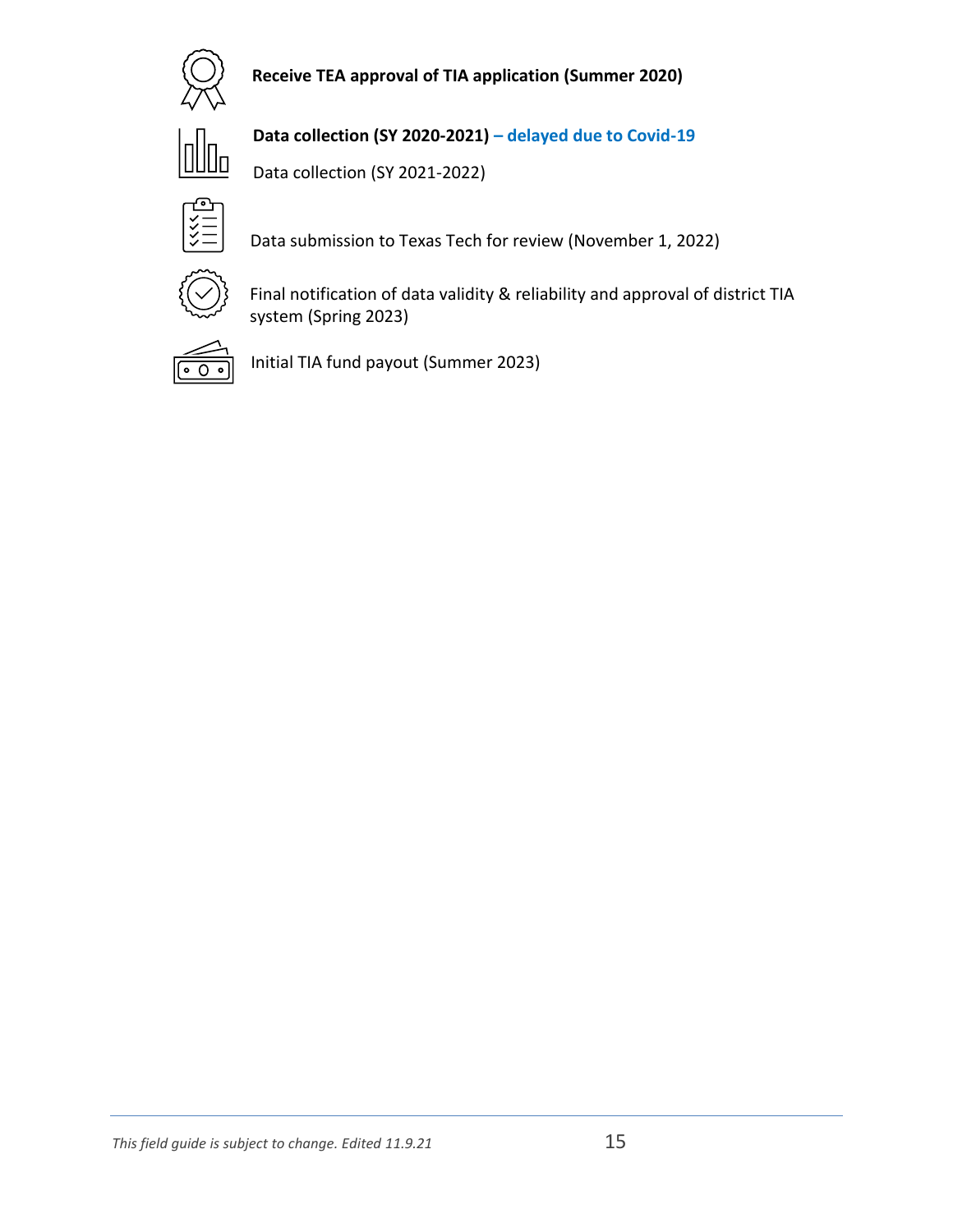### <span id="page-15-1"></span><span id="page-15-0"></span>*Grand Prairie ISD Resources*

If you have questions, please email tia@gpisd.org [GPISD Teacher Incentive Allotment site](https://www.gpisd.org/TIA) 

#### <span id="page-15-2"></span>*External Resources*

[TEA HB3: Teacher Incentive Allotment Details](https://tea.texas.gov/about-tea/news-and-multimedia/correspondence/taa-letters/house-bill-3-hb-3-implementation-teacher-incentive-allotment) [TEA HB3: Teacher Incentive Allotment FAQ](https://tea.texas.gov/about-tea/government-relations-and-legal/government-relations/hb-3-faq-supports-teachers-and-rewards-teacher-excellence) [TEA Teacher Incentive Allotment](https://tiatexas.org/) [TEA Teacher Incentive Allotment Funding Allotment Map](https://tiatexas.org/funding/)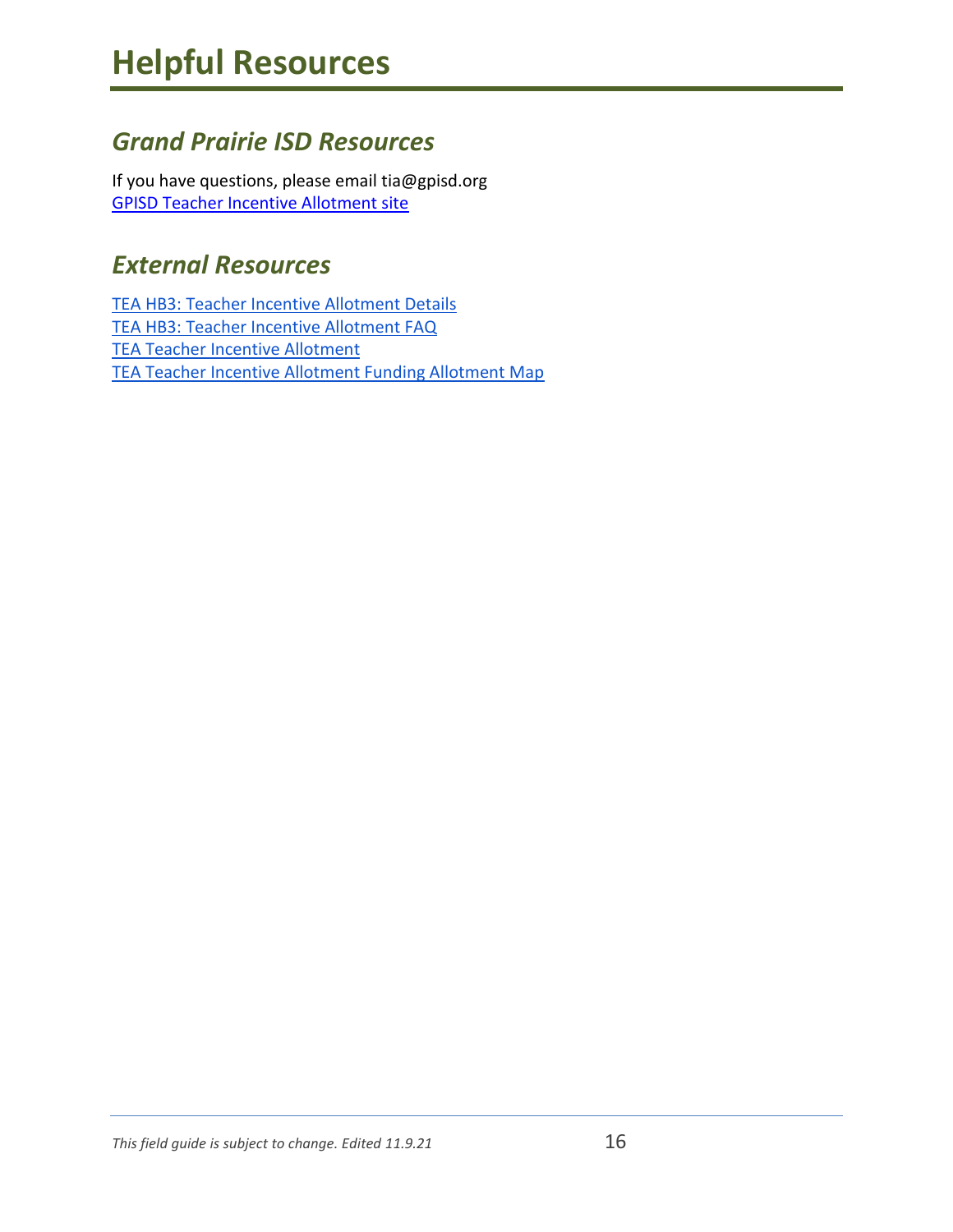## <span id="page-16-0"></span>**Appendix A: 2021-2022 T-TESS Conference Protocols & T-TESS Evaluation Calendar**

#### **T-TESS conference protocols:**

- o Prior to **scheduled** observations, the T-TESS evaluator will conduct a "preconference" meeting with the teacher to ask pertinent background questions about the lesson plan and the students in the class in order to provide context.
	- For staff new to GPISD, a Goal Setting and Professional Development Conference will be conducted as part of the pre-conference prior to the teacher submitting a goal setting plan.
- o After each classroom/lesson observation, the teacher who was observed will receive a written summary and oral feedback from the individual evaluator in a "post-conference" meeting within 10 working days of the observation.
	- A written summative appraisal & conference will be held at least 15 days prior to the end of school to discuss overall performance for the year. Teachers will have the opportunity to provide evidence for the Teacher Responsibilities rubric prior to the summative conference.
	- Post-observation conferences following each observation may not be waived.
- At the beginning of the year, teachers will engage in personal goal setting and planning for professional development with their appraiser.
- Walkthroughs shall be conducted throughout the year. They are typically brief, nonscheduled, informal observations.
- Cumulative documentation will not be used in the formal observation but will be considered in the summative report. Cumulative documentation that may impact a teacher's evaluation must be shared with the teacher within 10 working days.
- Any third-party information from a source other than the teacher's supervisor that the appraiser wishes to include as cumulative data shall be verified and documented by the appraiser and shared with the teacher within 10 days of knowledge of the verified information.
- If the teacher wishes to have their response to documentation considered for appraisal purposes, their response must be provided to the appraiser within 10 working days.
- If a teacher's principal/supervisor is unable to fulfill the appraisal process requirements, the Area Superintendent must be notified and, in collaboration with the Human Capital Department, will assign another appraiser to serve as the teacher's supervisor to complete the appraisal process.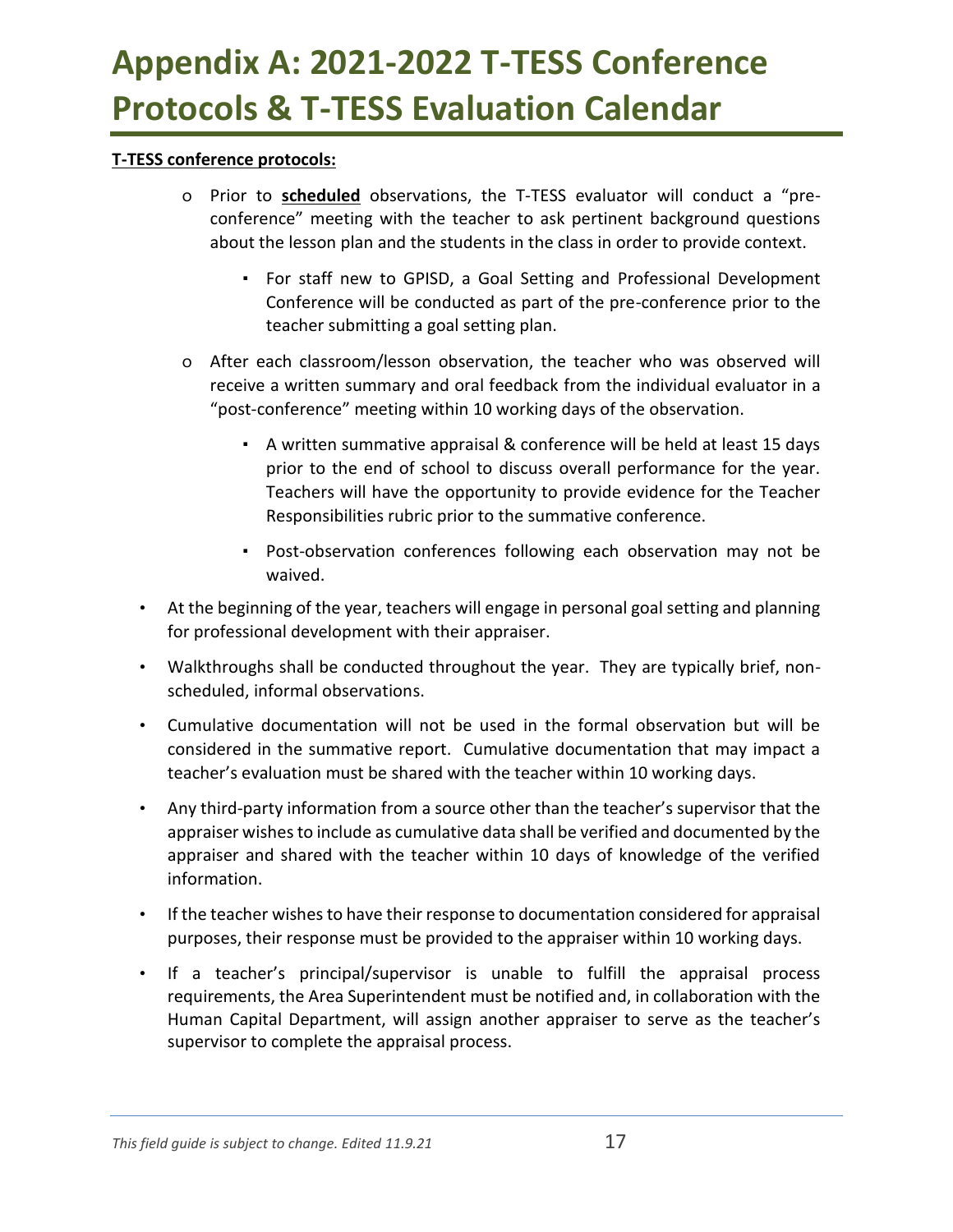• Teachers are provided one opportunity to waive the scheduled observation due to unforeseen circumstances. The appropriate form is required to be provided to the appraiser prior to the scheduled observation. A new pre-observation conference and observation will need to be rescheduled with the appraiser.

#### **Grand Prairie Independent School District 2021-2022 Texas Teacher Evaluation And Support System (TTESS)** *\*Subject to change due to COVID*

**TTESS Evaluation Period:** September 7-May 26 \*Reflects required training at the start of the year

**TWO formal evaluations are required for each teacher (2nd formal evaluation may be a video of a full lesson submitted to the appraiser)**

**Each campus will need to provide the annual TTESS update training for the campus prior to September 7**

**Teacher Self-Assessment and Goal Setting:** August 11-October 1

#### **Supervisors may elect not to evaluate teachers on the following dates**:

- August 11-September 7 (3 week training window)
- October 8 & October 12
- November 19 & November 29
- December 17 & January 4
- January 14 & January 18
- February 18 & February 22
- March 11 & March 21
- April 14 & 19
- Days scheduled for state mandated assessments or other standardized tests
- Days scheduled for end of semester exams

#### **TTESS end of year conferences/written copy/Form C to teachers: March 21-May 5 \*15 business days prior to the last day of instruction:**

#### **May 5**

**Second Appraisals:** Request must be submitted in writing to the campus principal and Human Capital within 10 days of post conference (see Form D). Master Principals shall serve as second appraisers.

**Teacher summative annual appraisal signed in Edugence (Digital copy): May 12**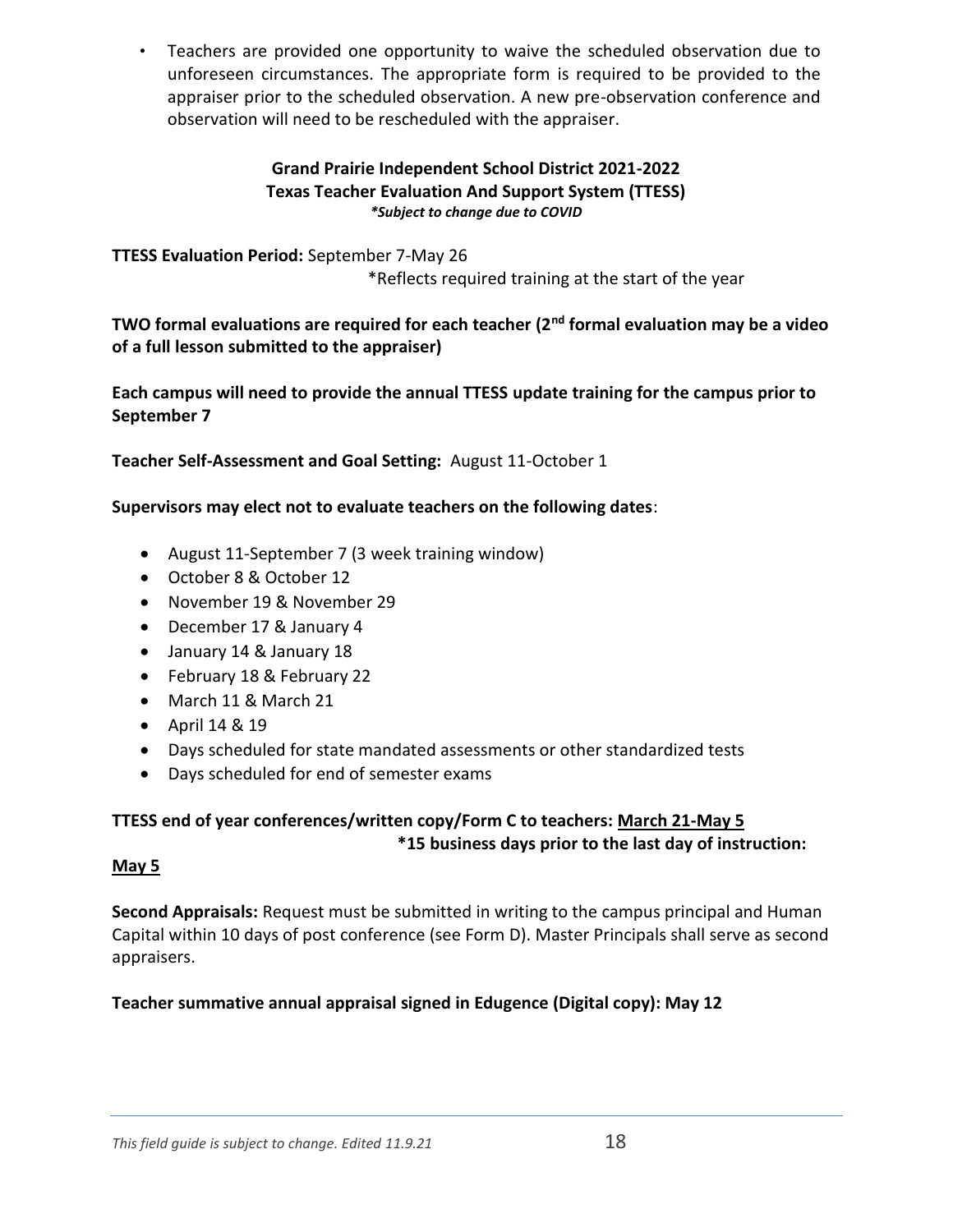# <span id="page-18-0"></span>**Appendix B: 2021-2022 TIA Designation Eligible Courses**

- Kindergarten 8th Grade Reading and Language Arts
- English 2
- Kindergarten 8th Grade Mathematics
- Algebra I

| <b>Service Numbers</b> | READING/LANGUAGE ARTS |            | <b>MATH</b> | Alternate  |
|------------------------|-----------------------|------------|-------------|------------|
|                        |                       |            |             | Assessment |
|                        | English               | <b>ESL</b> |             |            |
| KINDERGARTEN           | 02625001              |            | 02640005    |            |
| <b>GRADE 1</b>         | 02625010              |            | 02640010    |            |
| <b>GRADE 2</b>         | 02625020              |            | 02640020    |            |
| <b>GRADE 3</b>         | 02625030              |            | 02640030    |            |
| <b>GRADE 4</b>         | 02625040              |            | 02640040    |            |
| <b>GRADE 5</b>         | 02625050              |            | 02640050    |            |
|                        |                       | 3210530    | 02640060/   |            |
| <b>GRADE 6</b>         | 03200510              |            | 2820000     |            |
|                        | 03200520              | 3200400/   | 03103000    |            |
| <b>GRADE 7</b>         |                       | 3200531    |             |            |
|                        | 03200530              | 3200500/   | 03103100    |            |
| <b>GRADE 8</b>         |                       | 3200532    |             |            |
| ALGEBRA 1              |                       |            | 03100500    | 3100507    |
| <b>ENGLISH 2</b>       | 03220200              |            |             | 3220207    |

Need to determine whether a course is included in TIA-eligibility? Contact [tia@gpisd.org.](mailto:tia@gpisd.org)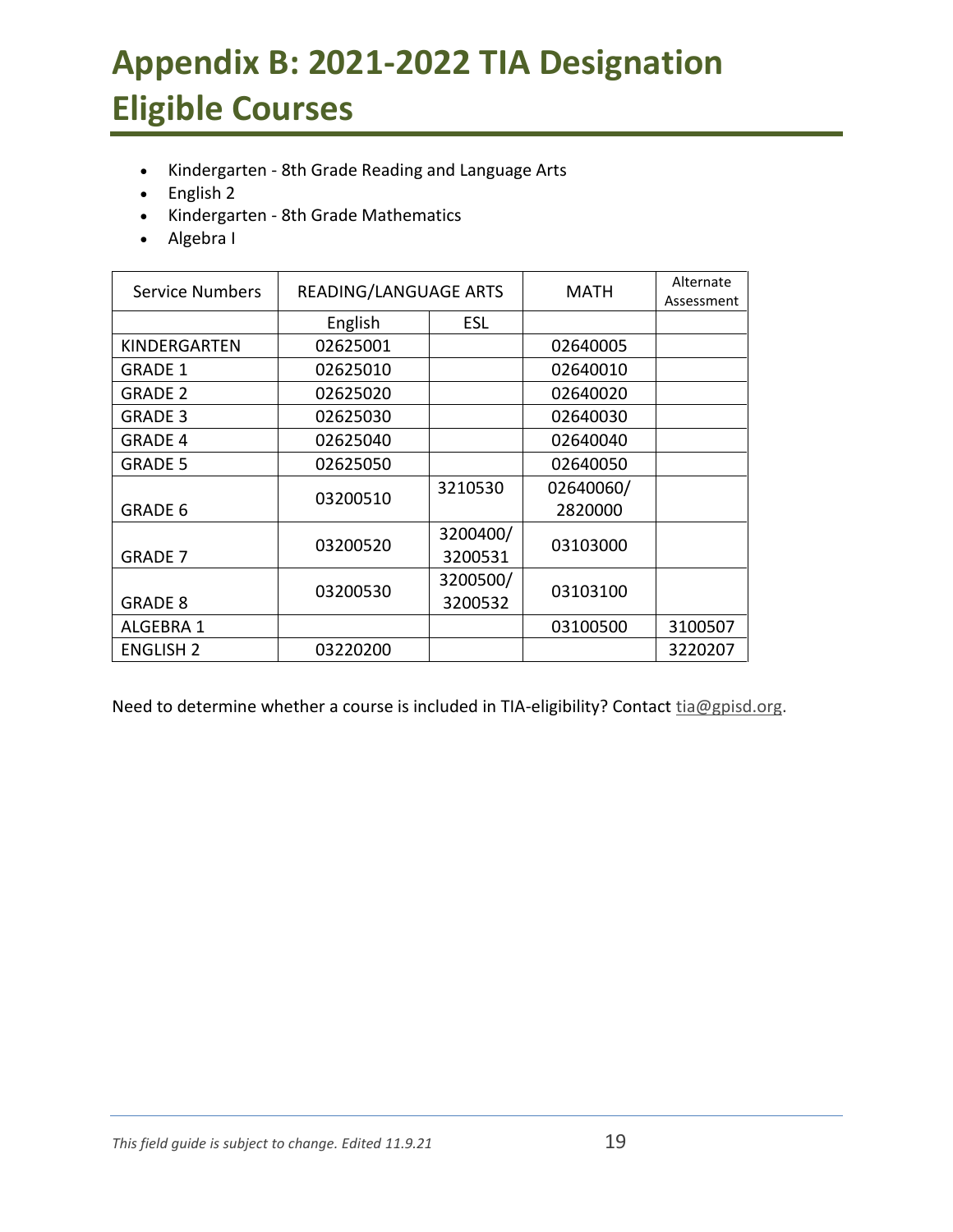# <span id="page-19-0"></span>**Appendix C: Overall TIA Designation Levels**

#### *Anticipated point calculations for the 2021-2022 School Year.*

Teacher Observation – 50 possible points

|            | Performance Standard     | Conversion to 50 | Points earned |
|------------|--------------------------|------------------|---------------|
|            | average on Domains 2 & 3 | point scale      |               |
| Master     | 4.5                      | $4.5 \times 10$  | 45 points     |
| Exemplary  | 3.9                      | $3.9 \times 10$  | 39 points     |
| Recognized | 3.7                      | $3.7 \times 10$  | 37 points     |

#### Student Growth – 50 possible points

|            | Performance Standard % of<br>students met growth | Conversion to 50<br>point scale | <b>Points Earned</b> |
|------------|--------------------------------------------------|---------------------------------|----------------------|
| Master     | 70%                                              | 70% x 50                        | 35 points            |
| Exemplary  | 60%                                              | 60% x 50                        | 30 points            |
| Recognized | 55%                                              | 55% x 50                        | 28 points            |

#### Overall TIA Designation Determination

|            | Observation | <b>Student Growth</b> | <b>TOTAL</b> |
|------------|-------------|-----------------------|--------------|
| Master     | 45          | 35                    | 80 points    |
| Exemplary  | 39          | 30                    | 69 points    |
| Recognized | っっ          | 28                    | 65 points    |

*Note: A teacher may earn TIA Designation if they meet TIA minimum performance standards and meet the overall TIA points earned for designation. While included in the chart above to show how total points needed for Overall TIA designation levels was determined, there is not a minimum number of points required for the individual components of TIA.*

## <span id="page-19-1"></span>**Appendix D: GPISD Teacher Incentive Allotment Compensation Plan**

**PERFORMANCE PAY: TEACHER INCENTIVE ALLOTMENT (TIA)**

#### *Distribution of Compensation*

Statute requires that 90% of Teacher Incentive Allotment (TIA) funds be distributed directly to teachers at the designated teacher's campus:

• The individual TIA-designated teacher will be allocated 90% of the teacher TIA dollars for distribution.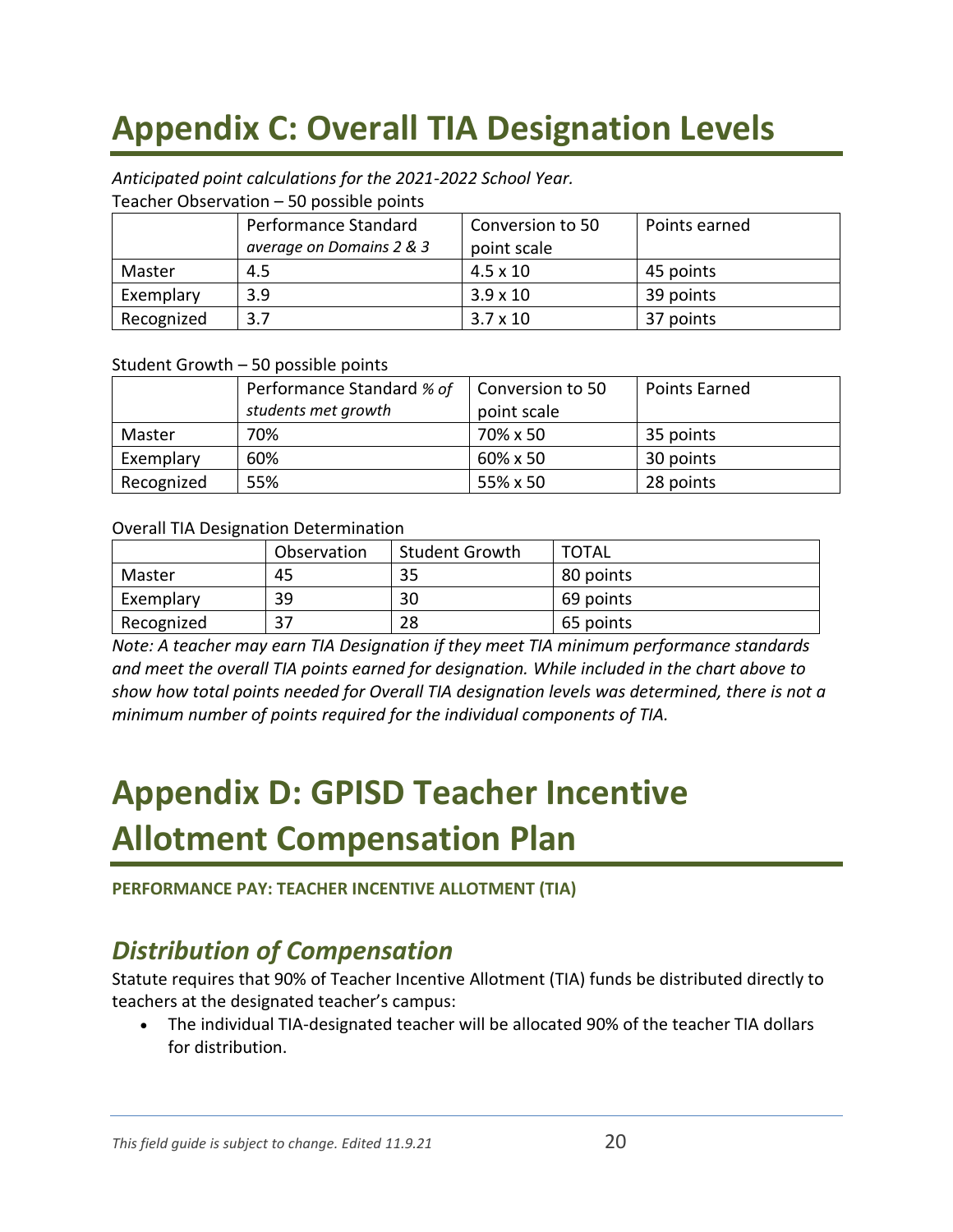The District shall retain 10% of the TIA dollars to use as follows:

- To support district oversight of the implementation of TIA and ongoing development of TIA and resources.
- To provide instructional resources and professional development to support teachers in obtaining TIA Designations.

This same compensation plan will be used for designated teachers entering Grand Prairie ISD with a designation and distributed as described according to their campus assignment.

### *Frequency of Compensation*

TIA compensation is an annual allotment provided by the State and subject to the availability of state funding allocations.

- TIA-designated teachers will receive TIA compensation **annually** based on their TIA designation and TIA state funding for their campus of assignment at Class Roster Winter Submission.
- Compensation will be distributed prior to **August 31st**, provided all information is received per TEA's published timelines.

### *TRS Retirement Impact of Compensation*

TIA compensation amounts **will** be included in the annual wages reported to the Teacher Retirement System (TRS) and will be used when calculating retirement benefits.

#### *Deduction Information*

TIA compensation amounts received **will** include typical reductions from the allotment received to cover the cost of TRS, on-behalf payments, Medicare, Workers Compensation, and any other pertinent deductions.

### *Teachers Leaving Grand Prairie ISD*

If a teacher retires from Grand Prairie ISD after the Class Roster Winter Submission, the teacher will receive the funding amount allocated to them based on the TIA approved by TEA. These funds will be paid prior to August 31st. If a teacher leaves Grand Prairie ISD for reasons other than retirement after the Class Roster Winter Submission, the teacher will not receive the funding amount allocated to them based on the TIA approved by TEA.